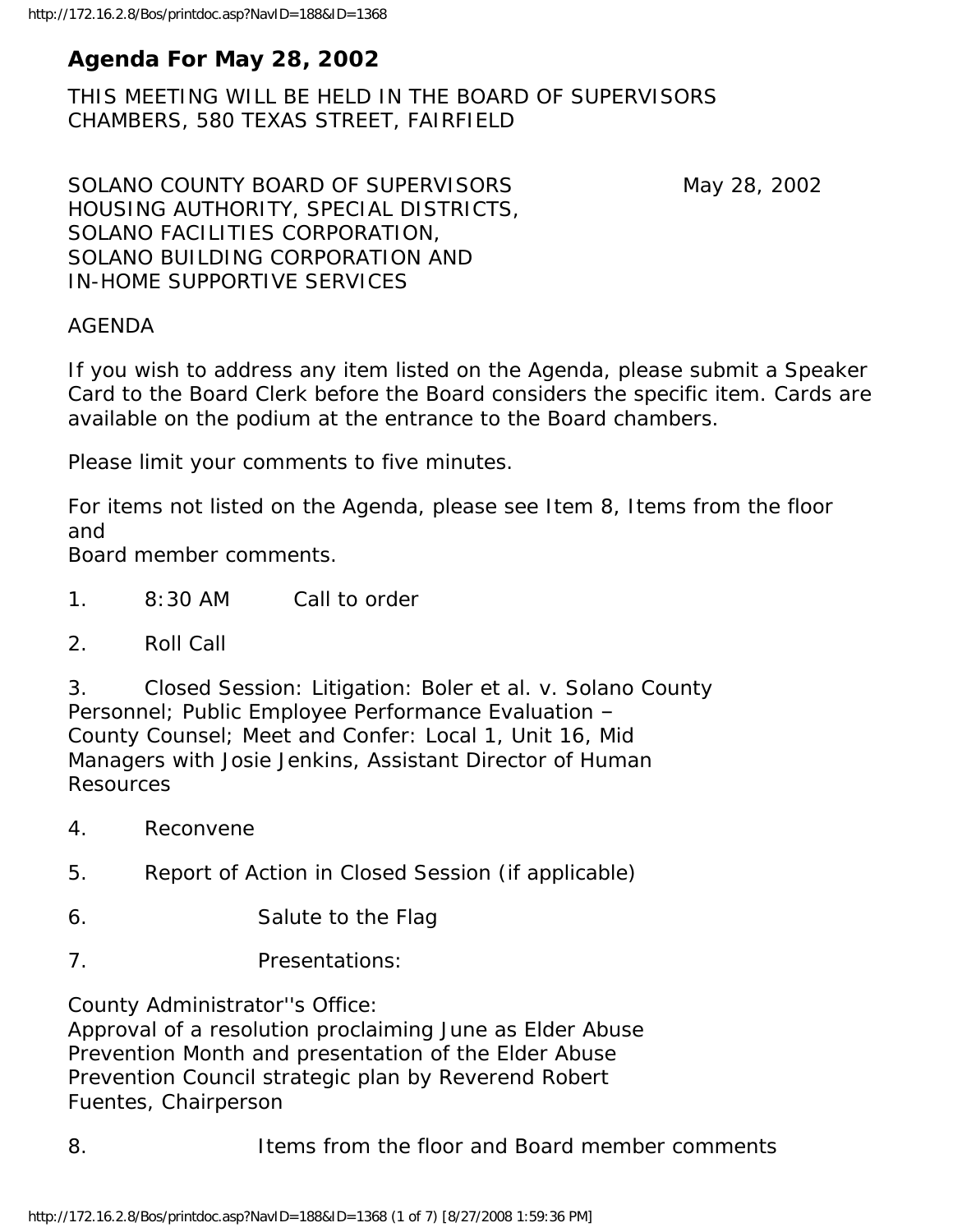This is your opportunity to address the Board on a matter not listed on the Agenda, but it must be within the subject matter jurisdiction of the Board. Please submit a Speaker Card before the first speaker is called and limit your comments to five minutes.

- 9. Additions to or Deletions from the Agenda
- 10. Approval of the Agenda
- 11. Approval of Consent Calendar

The Board considers all matters listed under the Consent Calendar to be routine and will adopt them in one motion. There will be no discussion on these items before the Board votes on the motion unless Board members, staff or the public request specific items be discussed and/or removed from the Consent Calendar. If you wish to address specific items on the Consent Calendar, please submit a Speaker Card before the Board takes action on the Consent Calendar and appropriately limit your comments to five minutes.

CONSENT CALENDAR

GENERAL GOVERNMENT

12. Clerk of the Board of Supervisors: Approval of Minutes: Board of Supervisors May 7, 2002; In-Home Supportive Services Public Authority May 7, 2002

13. Treasurer-Tax Collector-County Clerk:

A) Approval of a resolution authorizing the issuance and sale of FY 2002/2003 Tax and Revenue Anticipation Notes (TRANS) on behalf of the Vallejo City Unified School District in an amount not to exceed \$18,000,000 (no financial impact to the County)

B) Authorize the Vacaville Unified School District to issue 2002/2003 Tax and Anticipation Notes (TRANS) as part of the California School Boards Association Finance Corporation (no financial impact to the County)

C) Approval of a resolution authorizing the issuance and sale of FY 2002/2003 Tax and Revenue Anticipation Notes (TRANS) on behalf of the Fairfield-Suisun Unified School District in an amount not to exceed \$12,000,000 (no financial impact to the County)

14. General Services:

Approval of a lease agreement for industrial/commercial space for the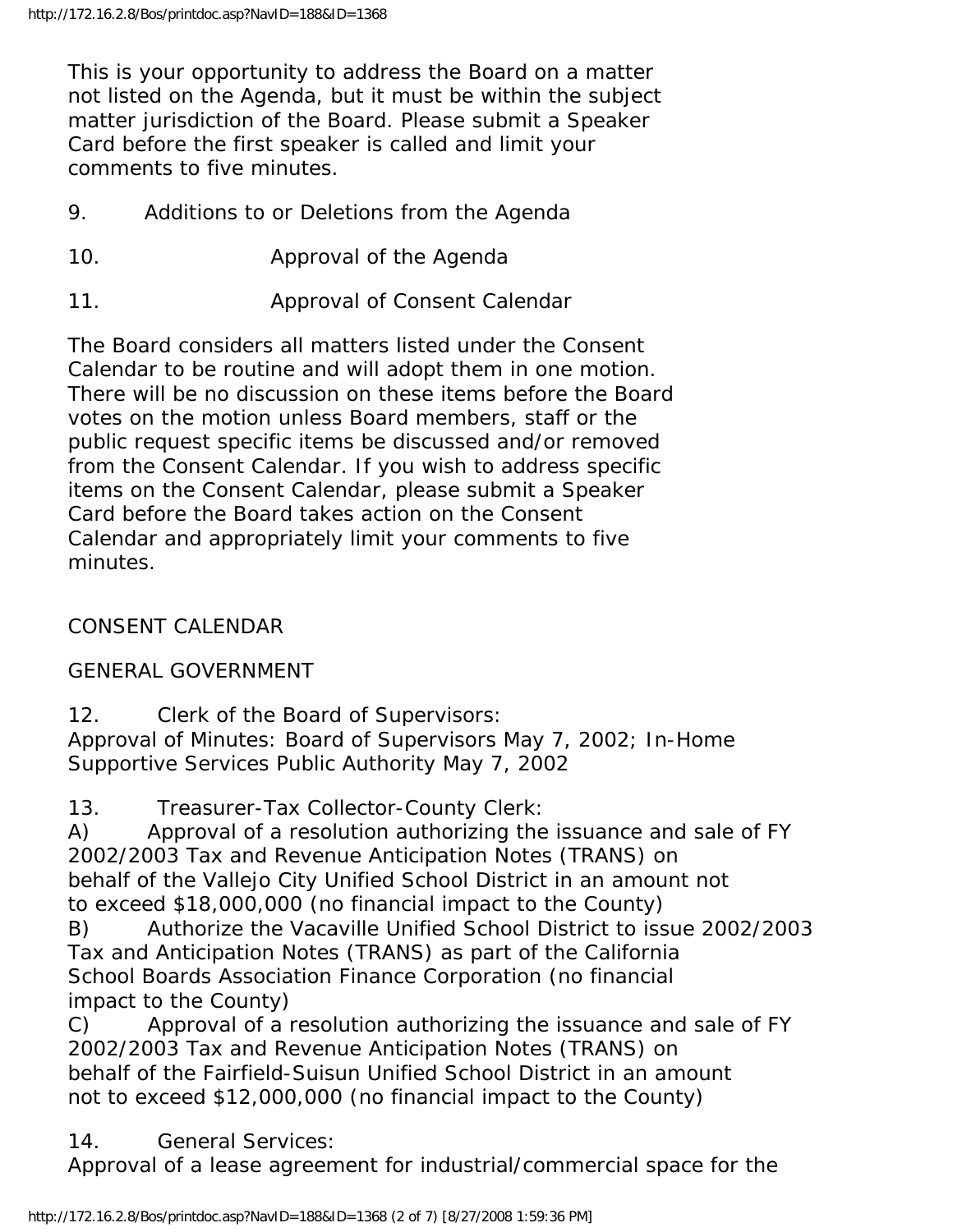Sheriff''s Office to conduct drug enforcement operations at an annual cost of \$26,270 for the period of June 1, 2002 to May 31, 2005 (funding included in the FY 2002/03 budget)

#### 15. Human Resources:

Second reading for adoption of an ordinance to amend the CalPERS contract to provide Section 21362 (2%@50 Full formula) pursuant to Section 20479.5 for those County Peace Officers in the classification of Probation Officers defined in Section 20438

## HEALTH AND SOCIAL SERVICES

16. Health and Social Services:

A) Approval of a contract in the amount not to exceed \$618,555 with Hubbert Systems Consulting to provide initial assessment and gap analysis for Health Insurance Portability and Accountability Act (HIPAA) Standards for the County; authorize the Chairman to sign the resulting contract; approve an appropriation transfer in the amount of \$247,621 from General Fund Contingency (4/5''s vote required); approval of an appropriation transfer in the amount of \$377,617 to increase Health and Social Services budget appropriation (4/5 vote required)

B) Approval of a resolution to amend the allocation list to add one (1) Limited Term Program Specialist to the CalWIN Development and Implementation Project until June 30, 2004 (funding for the remainder of the fiscal year is included in the FY2001/02 budget) C) Approval of an Appropriation Transfer in the amount of \$2,000,000 in Unanticipated Revenue from the County Medical Services Program (CMSP) Governing Board to implement a pilot project to provide managed care health program to medically indigent adults (4/5''s vote required)

# CRIMINAL JUSTICE

## 17. Probation:

 Approval of a resolution authorizing the application for continued funding and plan modifications under the Juvenile Justice Crime Prevention Act of 2000

# LAND USE/TRANSPORTATION

# 18. Transportation:

 Authorize the Transportation Director to advertise for bids for the replacement of the Shiloh Road Bridge at No Name Creek; authorize the County Administrator to award and execute a contract with the lowest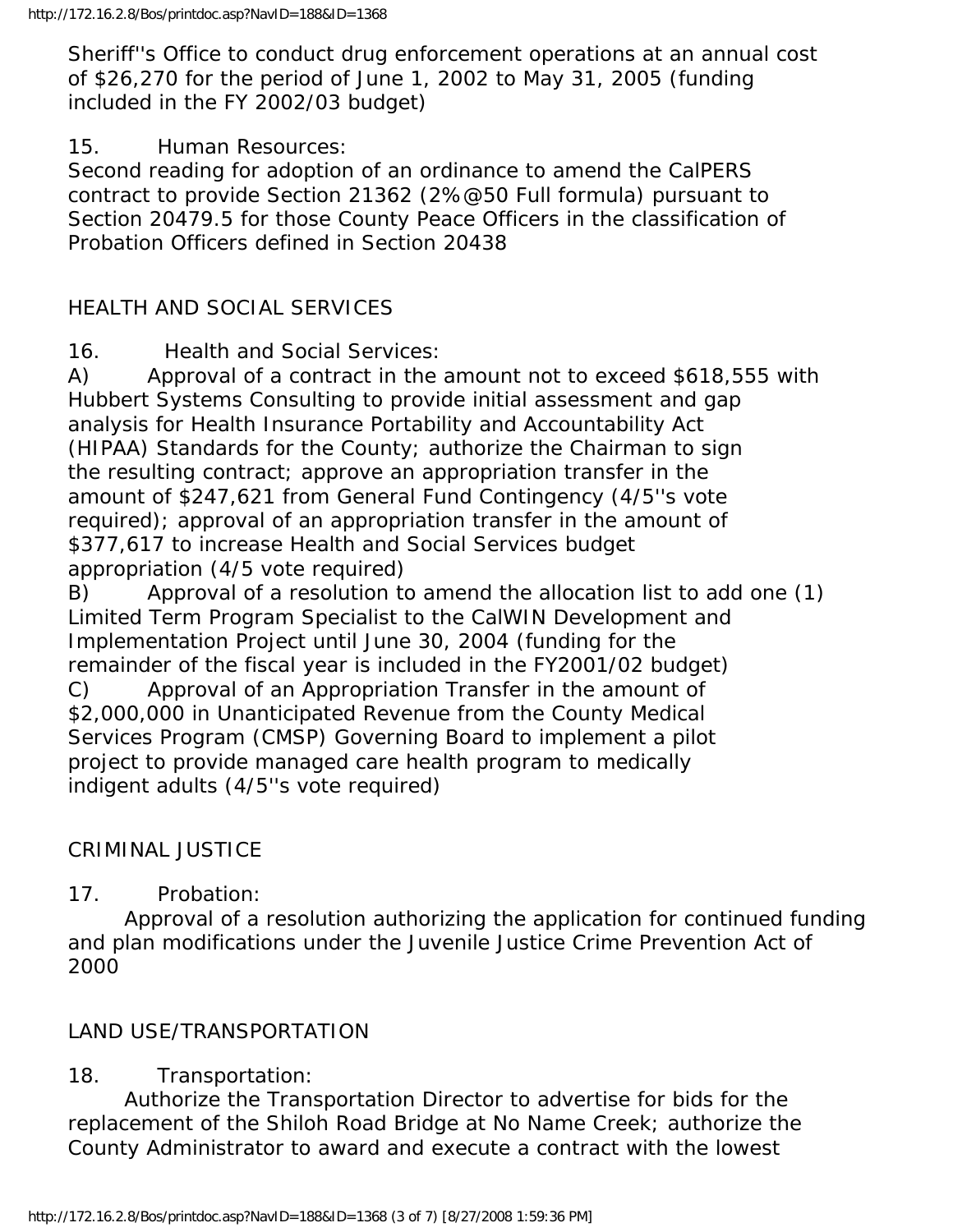responsible bidder (project funded with Federal Highway Bridge Replacement and Rehabilitation and Road Fund monies)

## **OTHER**

19. Library:

Approval of a cooperative agreement for study skills and career center services at the Cordelia Library with the Fairfield-Suisun Unified School District and the City of Fairfield (costs will be included in the FY 2002/03 budget)

20. Agricultural Commission/Sealer of Weights and Measures: Approval to return donations to the agricultural community in the amount of \$11,953 for contributions in FY 2001/02 towards the Glassy-Winged Sharpshooter Enhanced Public Awareness Program (State funded total cost of program for FY 2001/02)

SPECIAL DISTRICTS GOVERNED BY THE BOARD OF SUPERVISORS:

21. East Vallejo Fire Protection District:

Approval of an amendment to the original contract dated February 7, 1995 with the City of Vallejo to provide fire protection services to the fire district; authorize the Chairman to execute the amendment (no General Fund impact)

## SCHEDULED CALENDAR

22. Rescheduled Consent Items: (Items pulled from Consent Calendar above)

- $(A)$   $E)$
- $(B)$  F)
- $(C)$   $(G)$
- $D)$  H)

## GENERAL GOVERNMENT

23. Board of Supervisors:

Discuss changes for County representation on the Association of Bay Area Governments (ABAG), Bay Area Air Quality Management District (BAAQMD) and the Yolo-Solano Air Quality Board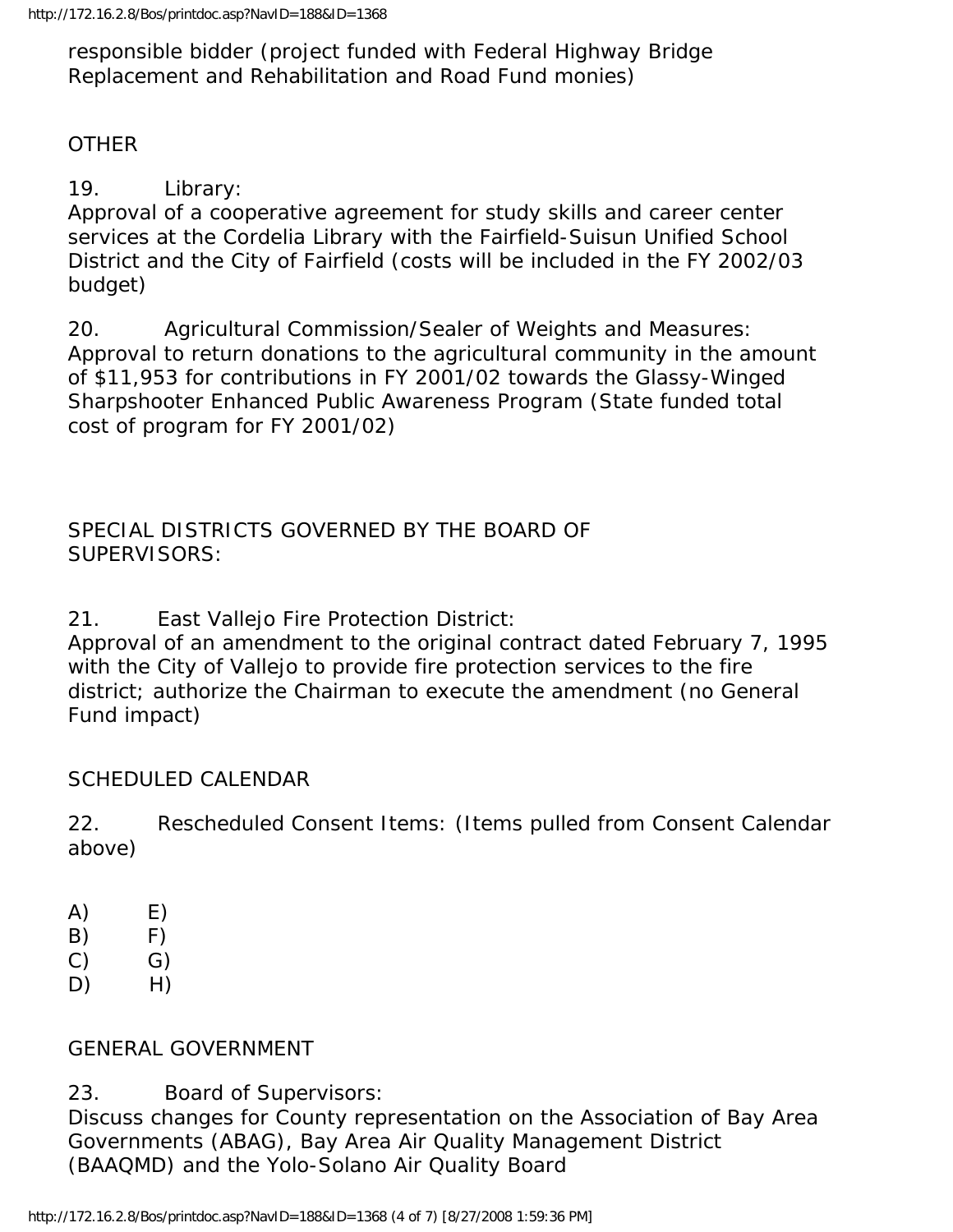24. County Administrator:

A) Receive status report on legislation of importance to Solano County and take action as recommended

B) Receive a status report on evaluation of expansion of the Fairfield Cogeneration plant; approval to complete negotiations with CMS Viron Energy Services for design, construction, maintenance and operation of an expanded Cogeneration facility; authorize the County Administrator to sign the resulting agreements; approval to include \$14,436,835 project cost as part of the overall financing package for the Downtown Fairfield Government Center Project C) Consider approval of the financing plan for the County Government Center and Cogeneration Expansion projects;

authorize the County Administrator to secure financing through the issuance of up to \$109,000,000 in Certificates of Participation; approve the Memorandum of Understanding with the City of Fairfield for various issues related to the County Government Center project

# 25. County Counsel:

A) Conduct a noticed/published hearing and first reading of an ordinance amending Solano County Code, Chapter 11 to revise qualification requirements for reassessment of property damaged or destroyed by misfortune or calamity (waive reading of the ordinance by majority vote)

B) Consider adoption of a resolution creating the Solano County Transportation Improvement Authority; appoint one member and an alternate to the authority

26. Auditor-Controller:

Continue a noticed/published hearing on the proposed Solano County Criminal Justice Administration (Booking) Fee for FY2002/03; approval of a resolution containing written findings and determinations and setting the fees (continued from May 7, 2002)

27. Registrar of Voters:

Receive a presentation and report on Decertification of the current Votomatic voting system and alternative replacement voting systems; authorize the Registrar of Voters to issue a Request for Proposals (Item in progress)

# HEALTH AND SOCIAL SERVICES

28. Health and Social Services:

Consider acceptance of collaborative grant funding from the Youth Development and Crime Prevention Initiative in the amount of \$2,424,564 for the period September 1, 2001 through August 31, 2004; approval of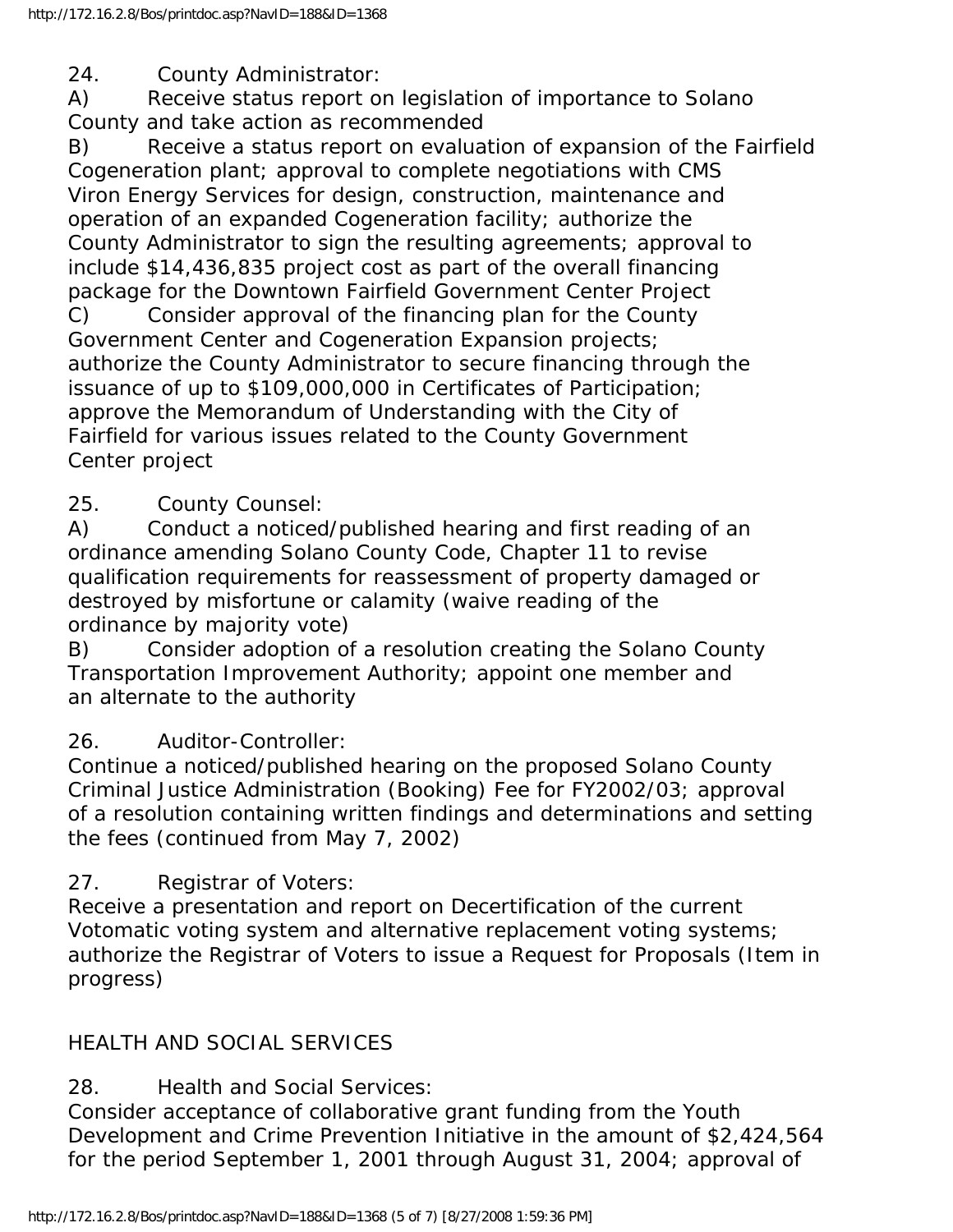various recommendations for grant implementation outlined in the report; approval of a resolution amending the allocation list to add limited term management, support, and clinical positions with terms to expire August 30, 2004; approval of a resolution to amend the Probation Departments allocation list to add one limited term Senior Deputy Probation Officer; approval of an appropriation transfer in the amount of \$483,237 from Unanticipated Revenue (4/5 vote required)

CRIMINAL JUSTICE: None

LAND USE/TRANSPORTATION: None

OTHER: None

#### MISCELLANEOUS ITEMS

29. Appointments/Resignations to Boards and Commissions:

A) Solano County Children''s Network:

Appointment of Nancy Goodman to the category of Child Welfare on the Children''s Network Council; appointment of Debbi Davis in the category of Community Based Organization to the Children''s Network Council

B) Health and Social Services:

Appointment of Robert Ehlers and Cynthia Hellmuth to the Sudden Infant Death Syndrome (SIDS) Advisory Committee

30. Adjourn

#### MEETING CALENDAR

| 5/28         | 5:30 p.m.                      | Vallejo Sanitation and Flood Control, 555 |
|--------------|--------------------------------|-------------------------------------------|
| Santa Clara  |                                |                                           |
| St., Vallejo |                                |                                           |
| 6/3          | $10:00$ a.m.                   | LAFCO, Board Chambers, 580 Texas St., FF  |
| 6/4          | $9:00$ a.m.                    | Board of Supervisors, 580 Texas St., FF   |
| 6/5          | $9:30$ a.m.                    | BAAQMD, 939 Ellis St., Fan Francisco      |
| 6/5          | <b>Noon</b>                    | Children"s Network, Solano County Health  |
| and Social   |                                |                                           |
|              | Services, 2101 Courage Dr., FF |                                           |
| 6/5          | $1:30$ p.m.                    | ABAG Regional Planning Comm.              |
| 6/6          | $10:00$ a.m.                   | Solano County Zoning Administrator,       |